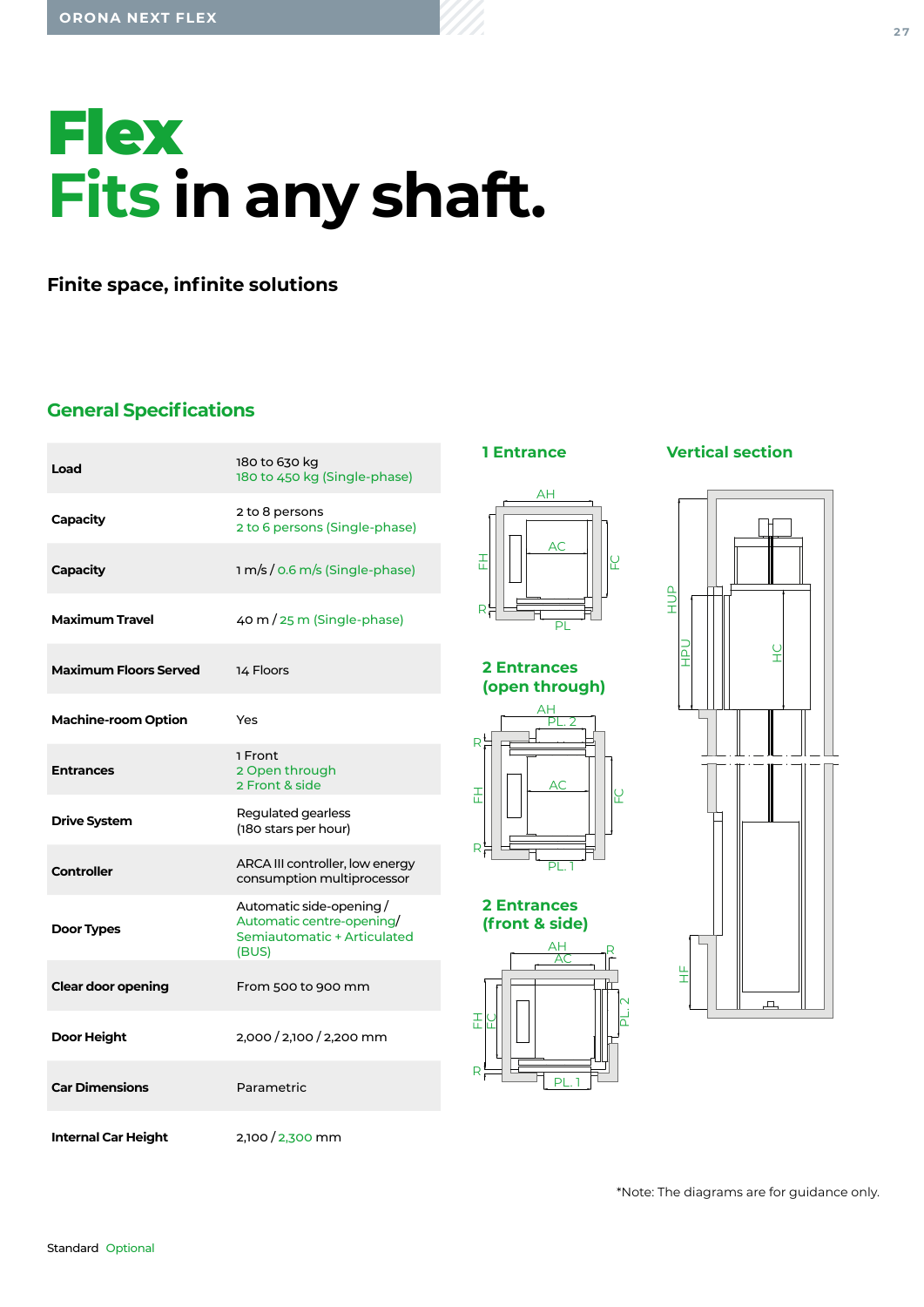

## **Customised solution, examples of dimensions\***

|                          |                      |           | Lift Shaft <sup>o</sup> (mm) |                    |                                          |                                    |                          |                                 |                          |                          |                |                         |                                                   |                   |                         |                                              |
|--------------------------|----------------------|-----------|------------------------------|--------------------|------------------------------------------|------------------------------------|--------------------------|---------------------------------|--------------------------|--------------------------|----------------|-------------------------|---------------------------------------------------|-------------------|-------------------------|----------------------------------------------|
| <b>Load / Capacity</b>   |                      | Car (mm)  |                              |                    | Entran-<br>ces                           | Side coun-<br>terweight            |                          |                                 | Rear coun-<br>terweight  |                          | <b>HF Pit</b>  |                         | <b>HUP<sup>4</sup> Headroom</b>                   |                   |                         |                                              |
|                          |                      |           |                              |                    |                                          | <b>Telescopic</b><br>opening doors |                          | <b>Central</b><br>opening doors |                          |                          | <b>Reduced</b> |                         |                                                   | <b>Reduced</b>    |                         |                                              |
| Å<br>Accessi-<br>bility  | កំកំ<br>Per-<br>sons | Q<br>Load | <b>AC</b><br>Width           | <b>FC</b><br>Depth | PL <sup>5</sup><br>Clear<br>Ope-<br>ning | No. of<br>entran-<br>ces           | AH <sup>1</sup><br>Width | FH <sup>2</sup><br>Depth        | AH <sup>3</sup><br>Width | FH <sup>2</sup><br>Depth | Std.           | With<br>safety<br>space | Wi-<br>thout<br>safety<br>space<br>(EN81-21)<br>5 | Std. <sup>4</sup> | With<br>safety<br>space | Wi-<br>thout<br>safety<br>space<br>(EN81-21) |
|                          |                      |           |                              |                    |                                          |                                    | 1,300                    | 1,150                           | 1,525                    |                          |                |                         |                                                   |                   |                         |                                              |
| $\overline{\phantom{a}}$ | 4                    | 320 kg    | 825                          | 1,100              | 700                                      | $2x180^\circ$                      | 1,150<br>1,250           | 1,450                           | $\overline{\phantom{a}}$ | $\overline{\phantom{a}}$ |                |                         | 400<br>$(310)$ **                                 | 3,400             |                         |                                              |
|                          |                      |           |                              |                    |                                          | 2x90°                              |                          | 1,300                           | 1,200                    | 1,525                    |                |                         |                                                   |                   |                         |                                              |
| Å                        |                      |           |                              |                    | 800                                      |                                    | 1,325<br>1,425           | 1,450                           | 1,300                    | 1,675                    | 1,000          | 890<br>$(830)$ **       |                                                   |                   | 3,000**                 | 2,600**                                      |
|                          | 6                    | 450 kg    | 1,000                        | 1,250              |                                          | 2x180°                             |                          | 1,600                           | $\overline{\phantom{a}}$ | $\overline{\phantom{a}}$ |                |                         |                                                   |                   |                         |                                              |
| $\overline{\phantom{a}}$ |                      |           |                              |                    |                                          | 2x90°                              |                          | 1,450                           | 1,400                    | 1,675                    |                |                         |                                                   |                   |                         |                                              |
| ڲڰ                       |                      | 630 kg    |                              | 1,400              | 900                                      |                                    | 1,525<br>1,625           | 1,450                           | 1,450                    | 1,675                    |                |                         |                                                   |                   |                         |                                              |
|                          | 8                    |           | 1,100                        |                    |                                          | 2x180°                             |                          | 1,600                           | $\overline{\phantom{a}}$ | $\overline{\phantom{a}}$ |                |                         |                                                   |                   |                         |                                              |
|                          |                      |           |                              |                    |                                          | 2x90°                              |                          | 1,450                           | 1,500                    | 1,675                    |                |                         |                                                   |                   |                         |                                              |

0 Minimum plumb measurements.

1 Accessible space below the pit (Counterweight with safety gear) or reduced pit without safety space add 40 mm to AH.

AH calculated for 3-panel side-opening doors.

- 2 Shaft depth with door tracks projecting as a whole on the landing.
- 3 Width calculated for HH 4 panel central door.
- 4 HUP minimum for internal car height (HC) 2,100 mm.

5 Door restrictions may exist for pits without safety space EN 81-21.

\* The information is not contractually binding and is subject to the conditions of the shaft

\*\* Consult technical data

Car width

|       |              |       |       |       |       | 8     | 8     | 8     | 7     | 7   | 6   |                |                |     | 1,400 |     |     |     |     |     |
|-------|--------------|-------|-------|-------|-------|-------|-------|-------|-------|-----|-----|----------------|----------------|-----|-------|-----|-----|-----|-----|-----|
|       |              |       |       |       | 8     | 8     | 8     | 7     | 7     | 6   | 6   | 5              |                |     | 1,350 |     |     |     |     |     |
|       |              |       |       | 8     | 8     | 8     | 7     | 7     | 6     | 6   | 6   | 5              |                |     | 1,300 |     |     |     |     |     |
|       |              |       | 8     | 8     | 8     | 7     | 7     | 7     | 6     | 6   | 5   | 5              |                |     | 1,250 |     |     |     |     |     |
|       |              | 8     | 8     | 8     | 7     | 7     | 7     | 6     | 6     | 5   | 5   | 5              |                |     | 1,200 |     |     |     |     |     |
|       | 8            | 8     | 8     | 7     | 7     | 7     | 6     | 6     | 5     | 5   | 5   | 5              | 4              |     | 1,150 |     |     |     |     |     |
| 8     | 8            | 8     | 7     | 7     | 7     | 6     | 6     | 5     | 5     | 5   | 5   | 4              | 4              |     | 1,100 |     |     |     |     |     |
| 8     | 8            | 7     | 7     | 7     | 6     | 6     | 5     | 5     | 5     | 5   | 4   | 4              | 4              | 3   | 1,050 |     |     |     |     |     |
| 8     | 7            | 7     | 6     | 6     | 6     | 5     | 5     | 5     | 5     | 4   | 4   | 4              | 4              | 3   | 1,000 |     |     |     |     |     |
| 7     | 7            | 6     | 6     | 6     | 5     | 5     | 5     | 5     | 4     | 4   | 4   | 4              | 3              | 3   | 950   |     |     |     |     |     |
| 6     | 6            | 6     | 6     | 5     | 5     | 5     | 5     | 4     | 4     | 4   | 4   | 3              | 3              | 3   | 900   |     |     |     |     |     |
| 6     | 6            | 5     | 5     | 5     | 5     | 5     | 4     | 4     | 4     | 4   | 3   | 3              | 3              | 3   | 850   |     |     |     |     |     |
| 5     | 5            | 5     | 5     | 5     | 5     | 4     | 4     | 4     | 4     | 3   | 3   | 3              | 3              | 3   | 800   |     |     |     |     |     |
| 5     | 5            | 5     | 5     | 4     | 4     | 4     | 4     | 3     | 3     | 3   | 3   | 3              | 3              | 2   | 750   |     |     |     |     |     |
| 5     | 5            | 4     | 4     | 4     | 4     | 4     | 3     | 3     | 3     | 3   | 3   | $\overline{2}$ | $\overline{2}$ | 2   | 700   |     |     |     |     |     |
| 4     | 4            | 4     | 4     | 4     | 3     | 3     | 3     | 3     | 3     | 3   | 2   | $\overline{2}$ | $\overline{2}$ | 2   | 650   |     |     |     |     |     |
| 4     | 4            | 4     | 3     | 3     | 3     | 3     | 3     | 3     | 3     | 2   | 2   | $\overline{2}$ | $\overline{2}$ | 2   | 630   |     |     |     |     |     |
| 1,450 | <b>1,400</b> | 1,350 | 1,300 | 1,250 | 1,200 | 1,150 | 1,100 | 1,050 | 1,000 | 950 | 900 | 850            | 800            | 750 | mm    | 500 | 600 | 700 | 800 | 900 |

## **Customised car dimensions**

Car depth Clear door opening